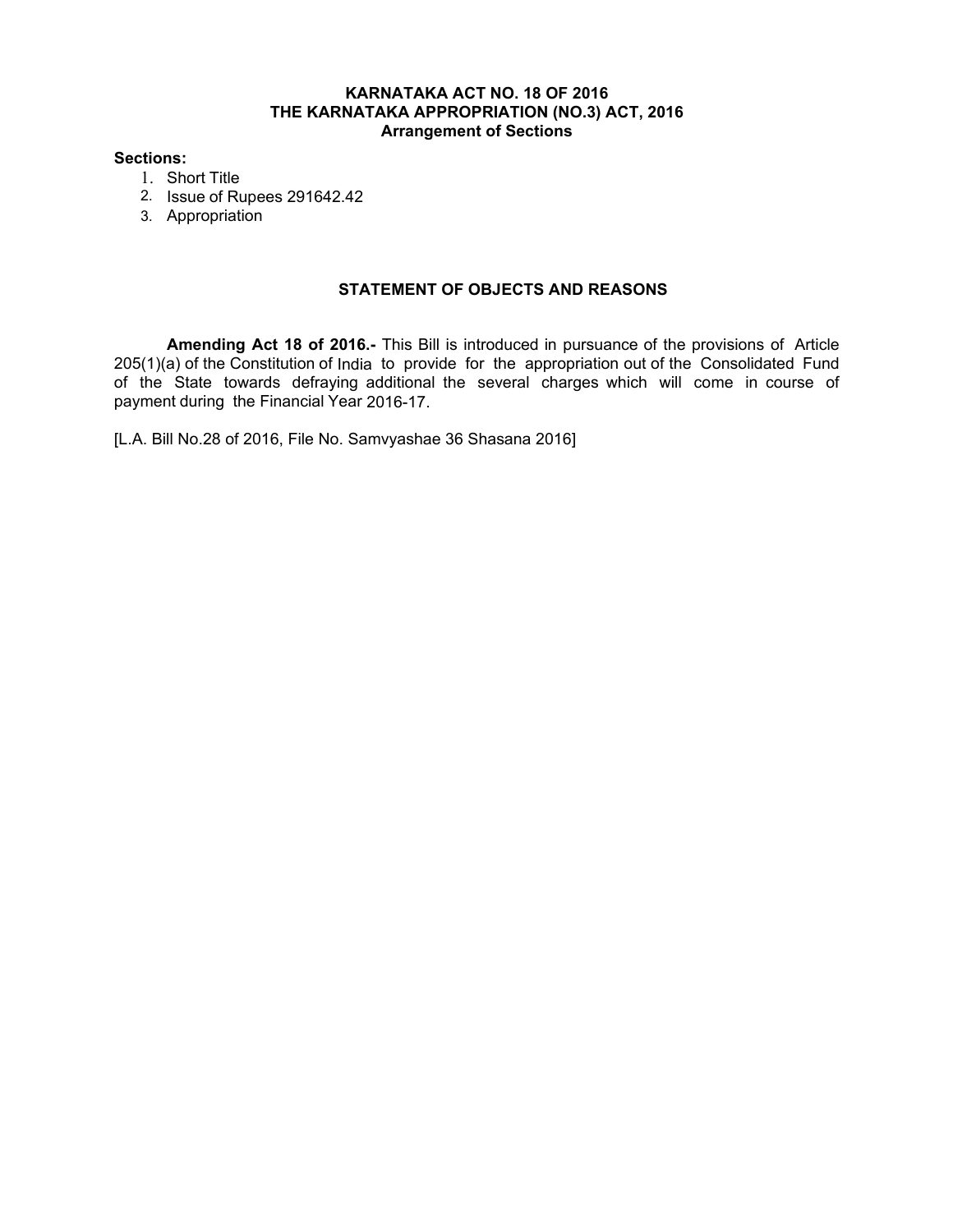#### **KARNATAKA ACT NO. 18 OF 2016**

(First Published in the Karnataka Gazette Extra-ordinary on the Twenty seventh day of July, 2016)

#### **THE KARNATAKA APPROPRIATION (NO.3) ACT, 2016**

(Received the assent of the Governor on the Twenty Sixth day of July, 2016)

An Act to authorize payment and appropriation of certain further sums from and out of the Consolidated Fund of the State of Karnataka for the Services of the Financial year **2016-17.** 

Whereas it is expedient to authorize payment and appropriation of certain further sums from and out of the Consolidated fund of the State for the services of the Financial Year **2016-17.** 

Be it enacted by the Karnataka State Legislature in the Sixty Seven Year of the Republic of India as follows :-

**1. Short Title :** This Act may be called the Karnataka Appropriation (No.3) Act, 2016.

**2. Issue of Rupees 291642.42** Lakhs out of the Consolidated Fund of the State of Karnataka for the Financial year **2016-17 :** From and out of the Consolidated Fund of the State of Karnataka, there may be paid and applied sums not exceeding those specified in column 5 of the Schedule amounting in the aggregate to the sum of **Rupees Two Thousand nine Hundred and Sixteen Crores, forty two lakhs and forty two thousand** towards defraying the several charges which will come in the course of payment during the Financial Year 2016-17 in respect of the services specified in column 2 of the Schedule.

**3. Appropriation :-** The sums authorized to be paid and applied from and out of the Consolidated Fund of the State by this Act shall be appropriated for the services and purposes expressed in the Schedule in relation to the said year.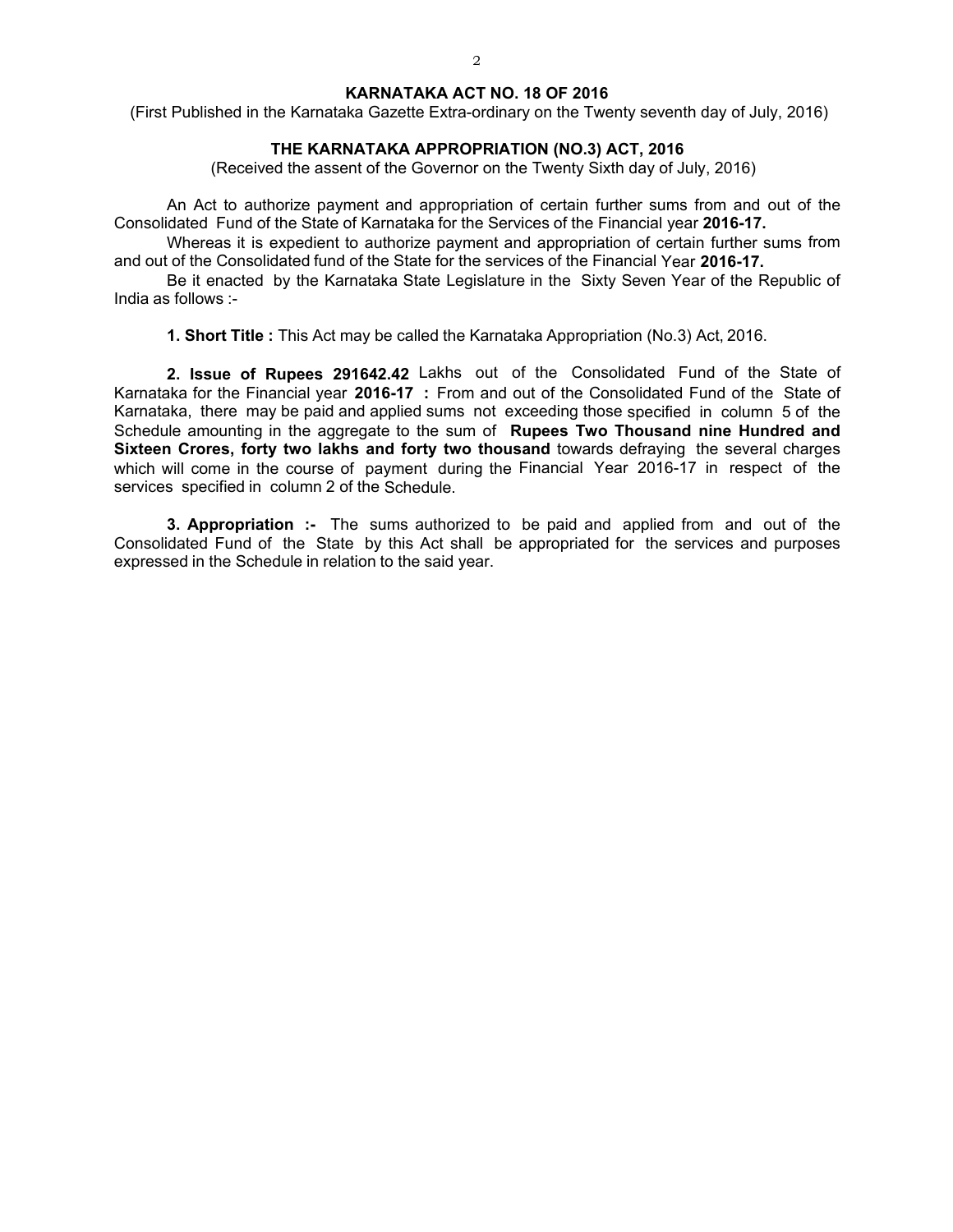# **SCHEDULE (See Sections 2 and 3)**

|                   |                                                                                             |                           |                                                |                                                       | (`. in lakhs)                              |
|-------------------|---------------------------------------------------------------------------------------------|---------------------------|------------------------------------------------|-------------------------------------------------------|--------------------------------------------|
|                   |                                                                                             | <b>Sums not exceeding</b> |                                                |                                                       |                                            |
| Deman<br>d<br>No. | <b>Service &amp; Purpose</b>                                                                |                           | voted by the<br>Legislative<br><b>Assembly</b> | Charged<br>on the<br>consoli-<br>dated<br><b>Fund</b> | <b>Total</b>                               |
| 1                 | $\mathbf{2}$                                                                                |                           | 3                                              | 4                                                     | 5                                          |
| 01<br>03<br>04    | Agriculture and Horticulture<br>Revenue<br>Finance<br>Revenue                               | Capital                   | 2,287.00<br>254.00<br>7,529.99<br>5,417.36     | <br>.<br>$\cdots$<br>225.00                           | 2,287.00<br>254.00<br>7,529.99<br>5,642.36 |
| 05                | Department of Personnel and<br>Revenue                                                      |                           | 599.95<br>2,032.71                             | .                                                     | 599.95<br>2,032.71                         |
| 06                | <b>Administrative Reforms</b><br>Home and Transport                                         |                           | 5,000.00                                       | .<br>.                                                | 5,000.00                                   |
| 07<br>08          | Revenue<br>Infrastructure Development<br>Capital                                            | Capital                   | 62,354.00<br>3.00<br>5,835.66                  | <br>.<br>.                                            | 62,354.00<br>3.00<br>5,835.66              |
| 09                | Rural Development and                                                                       |                           | 600.00                                         | .                                                     | 600.00                                     |
| 10                | Revenue<br>Panchayath Raj                                                                   |                           | 213.85<br>500.00                               | $\cdots$                                              | 213.85<br>500.00                           |
| 11                | Capital<br>Forest, Ecology and Environment<br>Revenue                                       |                           | 530.00                                         | .<br>.                                                | 530.00                                     |
| 12                | Co-operation                                                                                |                           | 400.00                                         | .                                                     | 400.00                                     |
| 13                | Capital                                                                                     |                           | 1,23,149.70                                    |                                                       | 1,23,149.70                                |
| 14                | Social Welfare<br>Revenue                                                                   |                           | 25.00                                          | .                                                     | 25.00                                      |
| 15                | Women and Child Development<br>Revenue                                                      |                           |                                                |                                                       |                                            |
|                   | Information, Tourism and Youth<br>Revenue<br>Services<br>Food and Civil Supplies<br>Capital |                           |                                                |                                                       |                                            |
|                   | Revenue<br>Revenue                                                                          |                           |                                                |                                                       |                                            |
|                   | Information Technology<br>Revenue                                                           |                           |                                                |                                                       |                                            |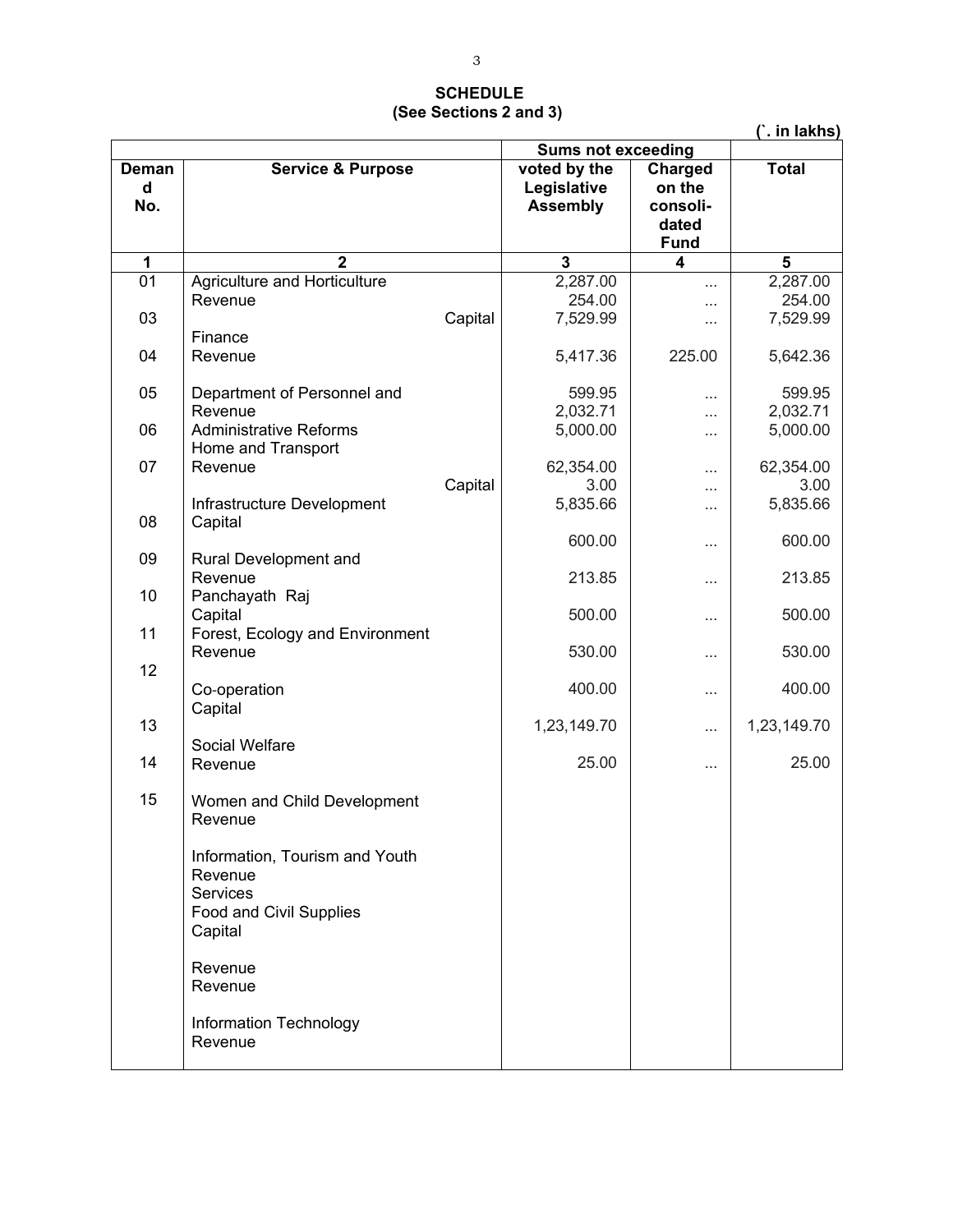## **SCHEDULE (See Sections 2 and 3)**

|            |                                    |                           |                             |                        | (`. in lakhs) |
|------------|------------------------------------|---------------------------|-----------------------------|------------------------|---------------|
|            |                                    | <b>Sums not exceeding</b> |                             |                        |               |
| Deman<br>d | <b>Service &amp; Purpose</b>       |                           | voted by the<br>Legislative | Charged on<br>the      | <b>Total</b>  |
| No.        |                                    |                           | <b>Assembly</b>             | consoli-<br>dated Fund |               |
| 1          | $\overline{2}$                     |                           | 3                           | 4                      | 5             |
| 17         | Education                          |                           | 2,108.00                    | $\cdots$               | 2,108.00      |
| 18         | Revenue                            |                           | 500.00                      | $\cdots$               | 500.00        |
|            | Commerce and Industries            |                           | 1,891.26                    | $\ddotsc$              | 1,891.26      |
| 19         | Revenue                            |                           |                             | 450.00                 | 450.00        |
|            |                                    | Capital                   |                             |                        |               |
| 20         | <b>Urban Development</b>           |                           | 508.25                      | .                      | 508.25        |
|            | Capital                            |                           | 15,177.00                   |                        | 15,177.00     |
| 21         |                                    |                           | 189.35                      | .                      | 189.35        |
| 22         | <b>Public Works</b>                |                           | 25.00                       |                        | 25.00         |
|            | Revenue                            |                           | 100.00                      | $\cdots$               | 100.00        |
| 23         | Capital                            |                           | 135.80                      | $\cdots$               | 135.80        |
|            | <b>Water Resources</b>             |                           |                             | $\cdots$               |               |
| 26         | Capital                            |                           | 53.30                       |                        | 53.30         |
| 28         | Health and Family Welfare          |                           | 94.24                       | $\cdots$               | 94.24         |
|            | Revenue                            |                           |                             |                        |               |
| 29         |                                    | Capital                   | .                           | 11,712.00              | 11,712.00     |
|            | Labour                             |                           | $\cdots$                    | 41,741.00              | 41,741.00     |
|            | Revenue                            |                           |                             |                        |               |
|            | Planning, Statistics, Science and  |                           |                             |                        |               |
|            | Revenue                            |                           |                             |                        |               |
|            | Technology                         |                           |                             |                        |               |
|            | Parliamentary Affairs &<br>Revenue |                           |                             |                        |               |
|            | Legislation                        |                           |                             |                        |               |
|            | Debt. Servicing                    |                           |                             |                        |               |
|            | Revenue                            |                           |                             |                        |               |
|            |                                    | Capital                   |                             |                        |               |
|            | <b>TOTAL</b>                       |                           | 2,11,867.10                 | 11,937.00              | 2,23,804.10   |
|            | <b>Revenue</b>                     |                           |                             |                        |               |
|            |                                    | <b>Capital</b>            | 25,647.32                   | 42,191.00              | 67,838.32     |
|            | <b>Grand Total</b>                 |                           | 2,37,514.42                 | 54,128.00              | 2,91,642.42   |